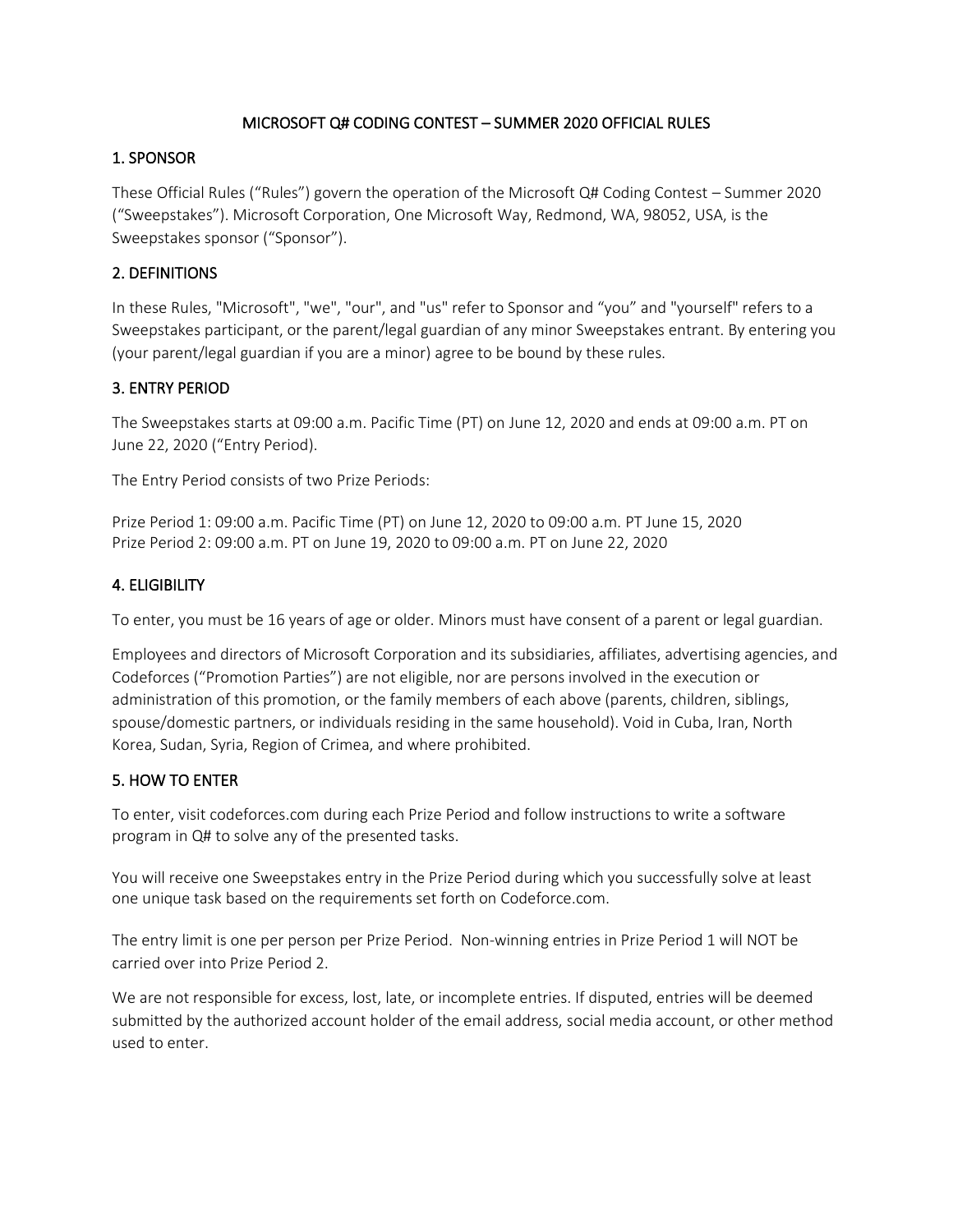## 6. WINNER SELECTION AND NOTIFICATION

Pending confirmation of eligibility, potential prize winners will be selected by Microsoft or their Agent from among all eligible entries received within 7 days following the Entry Period.

Fifty Winners will be determined based on the number of tasks correctly solved on codeforce.com during Prize Period 2. In an event of a tie, the placement will be determined by the time taken to solve the tasks.

Fifty Winners will be selected in random drawings from among all eligible entries received; 25 will be awarded per Prize Period. If we do not receive a sufficient number of entries meeting the entry requirements, we may, at our discretion, select fewer winners than the number of Sweepstakes Prizes described below.

Winners will be notified via the contact information provided during entry no more than 7 days following Entry Period with prize claim instructions, including submission deadlines. If a selected winner cannot be contacted, is ineligible, fails to claim a prize or fails to return any forms, the selected winner will forfeit their prize and an alternate winner will be selected time allowing. If you are a potential winner and you are 16 or older but have not reached the age of majority in your legal place of residence, we may require your parent/legal guardian to sign all required forms on your behalf. Only three alternate winners will be selected, after which unclaimed prizes will remain unawarded.

# 7. PRIZES

The following prizes will be awarded:

Prize Period Two Ranking: 50 Prizes. Each winner will receive a Microsoft Quantum T-shirt. Approximate Retail Value (ARV) \$6.75

Prize Period One Random Drawing: 25 Prizes. Each winner will receive a Microsoft Quantum T-shirt. Approximate Retail Value (ARV) \$6.75.

Prize Period Two Random Drawing: 25 Prizes. Each winner will receive a Microsoft Quantum T-shirt. Approximate Retail Value (ARV) \$6.75.

The total Approximate Retail Value (ARV) of all prizes: \$675.

We will only award one (1) prize per person during the Entry Period. No more than the stated number of prizes will be awarded. No substitution, transfer, or assignment of prize permitted, except that Microsoft reserves the right to substitute a prize of equal or greater value in the event the offered prize is unavailable. Prizes will be sent no later than 60 days after winner selection. Prize winners may be required to complete and return prize claim and / or tax forms ("Forms") within the deadline stated in the winner notification. Taxes on the prize, if any, are the sole responsibility of the winner, who is advised to seek independent counsel regarding the tax implications of accepting a prize.

# 8. ODDS

The odds of winning are based on the number of eligible entries received.

### 9. GENERAL CONDITIONS AND RELEASE OF LIABILITY